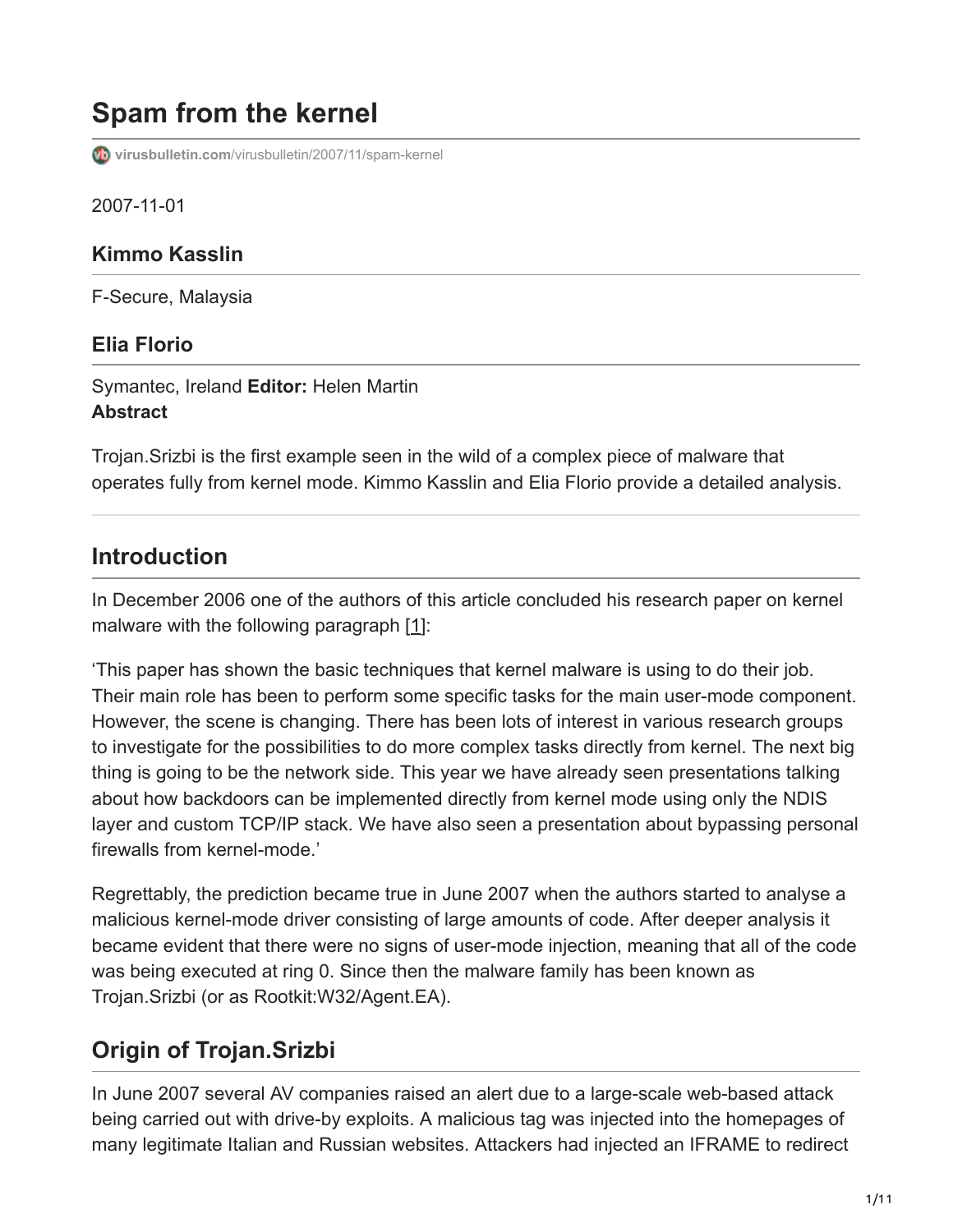visitors to a website running a multi-staged exploit kit, nowadays best known as 'MPack' [2]. The specific MPack installation used for this attack was designed to download several trojans from the remote server 81.95.146.150, hosted by the ambiguous 'Russian Business Network'.

One of the nasty creatures to spread from this server was Trojan.Srizbi, a sophisticated piece of malware contained within 150Kb of kernel mode code. This was the first public revelation of Srizbi, but further research tracked older samples back to April 2007. The first observed filename was 'windbg48.sys', followed by 'symavc32.sys' more recently. Other pseudo random names of this threat always take the format [CHARS][2DIGITS] (e.g. Cmjg57.sys, Wdml36.sys, Fln51.sys, etc.).

The Srizbi driver is installed by a dropper component that is packed with UPX and protected with a layer of scrambled code. This layer uses custom spaghetti code obfuscation with CALL/JMP mixed with junk opcodes. It resembles the Rustock.B polymorphic packer, but it is more advanced. The dropper code makes API calls by using PUSH/RET sequences, and parameters are pushed into the stack with MOV [ESP] and other complex indirect loading instructions, making standard static analysis almost impossible (see Figure 1).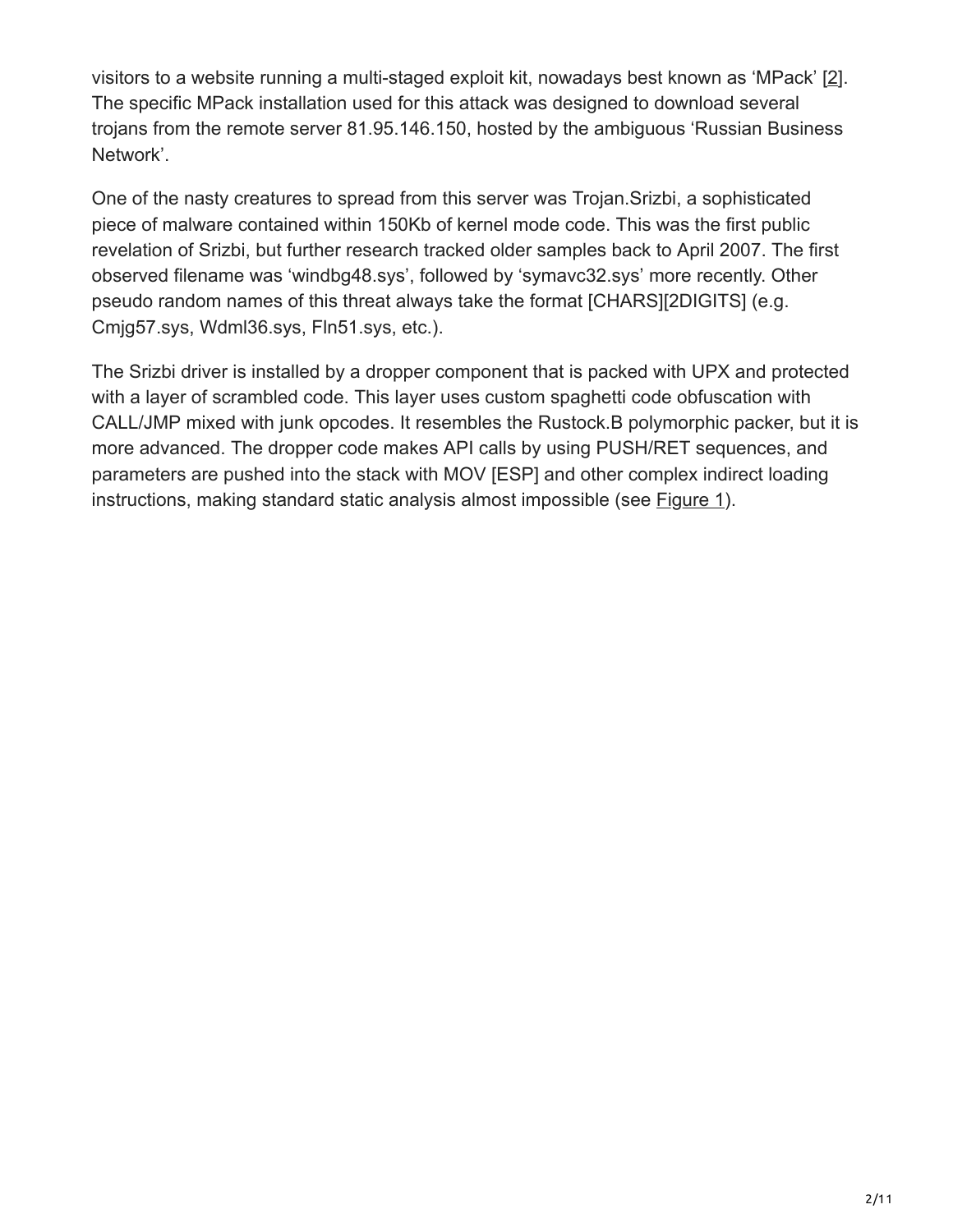```
mov
        [esp+arg_28], offset loc_431759
pushf
push
        WriteFile
         [esp+8+arg_20]pop
pushf
pushf
pushf
push
         [esp+10h+arg_24]retn
        3C<sub>b</sub>
```

| push<br>push<br>pop<br>pusha<br>pusha | eax<br>CreateFileA<br>$[esp+8+var_8]$ |
|---------------------------------------|---------------------------------------|
| push                                  | [esp+44h+var_44]                      |
| push                                  | [esp+48h+var_44]                      |
| push                                  | [esp+4Ch+var_4]                       |
| retn                                  | 4Ch                                   |

```
pushf
push
        GetTempPathA
        [esp+8+arg_34]pop
pushf
        [esp+8+var_4]push
        byte ptr [esp+0Ch+var_4], al
mou
mou
        [esp+0Ch+var_C], 0A6BDh
push
        [esp+0Ch+arg 38]retn
        4Ch
```
#### **Figure 1. Examples of scrambled API calls used by the Srizbi packer.**

Reverse engineering of this piece of code is not straightforward and may require the assistance of custom tracing tools. However, it is possible to spot two principal decryption routines in the code:

- 1. decryption with NOT BYTE
- 2. decryption with BYTE XOR 0xB0

Decryption routine (1) is identical to the one inside the driver and is used to decrypt all text strings; the XOR decryption (2) is used to decrypt the embedded driver. The Srizbi installer drops a copy of the driver into the '%SystemRoot%\System32\drivers' folder and installs it as a service via OpenSCManager and CreateService. Next, the service is started and the installer self-deletes.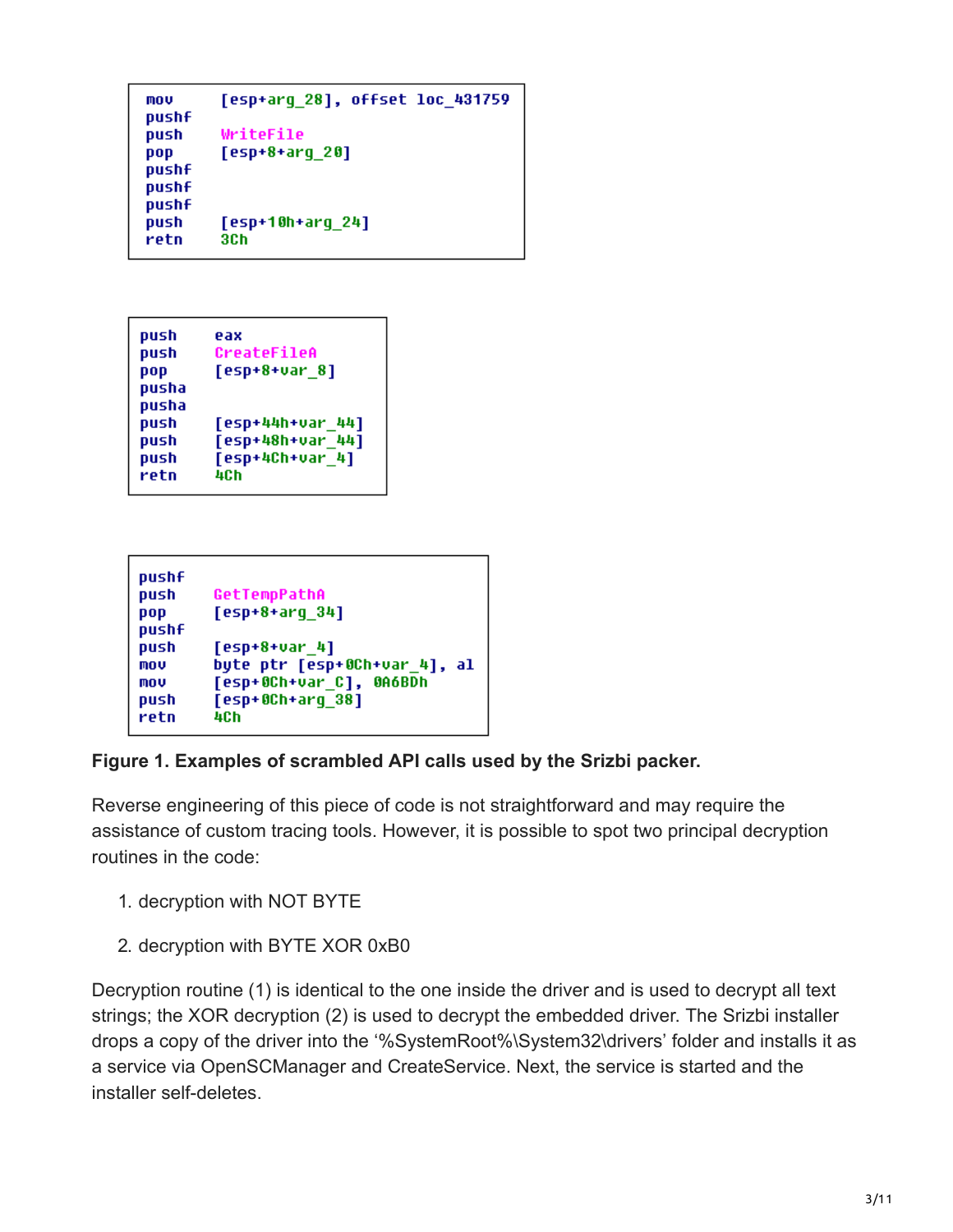Another of Srizbi's challenges is the use of CRC values instead of basic string compares when it searches for names or resolves imported API functions dynamically. In some cases the only viable solution to find which string is being searched by Srizbi is to brute force CRCs over a set of possible strings.

### **Full-kernel malware**

We can say with some certainty that Trojan.Srizbi represents an important milestone in the evolution of malware utilizing kernel-mode techniques. It is the first complex full-kernel malware [3] to have features such as file and registry hiding, bypassing of memory hooks, and low-level NDIS hooks with a private TCP/IP stack. The latter is utilized to implement a fully blown spam client with an HTTP-based command and control (C&C) infrastructure – all directly from ring 0.

The fact that Trojan.Srizbi is fully implemented in kernel mode makes it very powerful. It can activate very early during the boot process, allowing it to make its system modifications before most security products even have a chance to load. Also, many security products do not consider activities initiated by kernel-mode code to be suspicious or malicious since the kernel should be trusted.

A feature that makes Srizbi unique is the fact that it disables and removes other competitor rootkits from the infected system very effectively. The trend of malware gangs fighting each other is becoming more intense nowadays since every unprotected machine is likely to be targeted by multiple pieces of malware – but in the end, there can be only one! Only the strongest and most sophisticated malware will survive.

Srizbi tries to accomplish this goal in a unique way: it rebuilds a clean copy of KiServiceTable by reading NTOSKRNL.EXE directly from disk and then it retrieves all the original (hook-free) function pointers of the required file and registry API functions. With this technique Srizbi is able to bypass most rootkits (and security products) present on the machine and can safely enumerate any files and registry keys.

### Srizbi rebuilds its own Service Table from disk. **Figure 2. Srizbi rebuilds its own Service Table from disk.**

We also found that Srizbi contains a generic driver removal routine based on CRC values. The routine enumerates services sub keys from following key:

\REGISTRY\MACHINE\SYSTEM\CurrentControlSet\Services\[SRV\_NAME]

If the CRC of [SRV] NAME] matches one of the following hardcoded CRC values, then the trojan unloads the driver with ZwUnloadDriver then deletes the launch point of the service by removing the related registry key and its sub keys.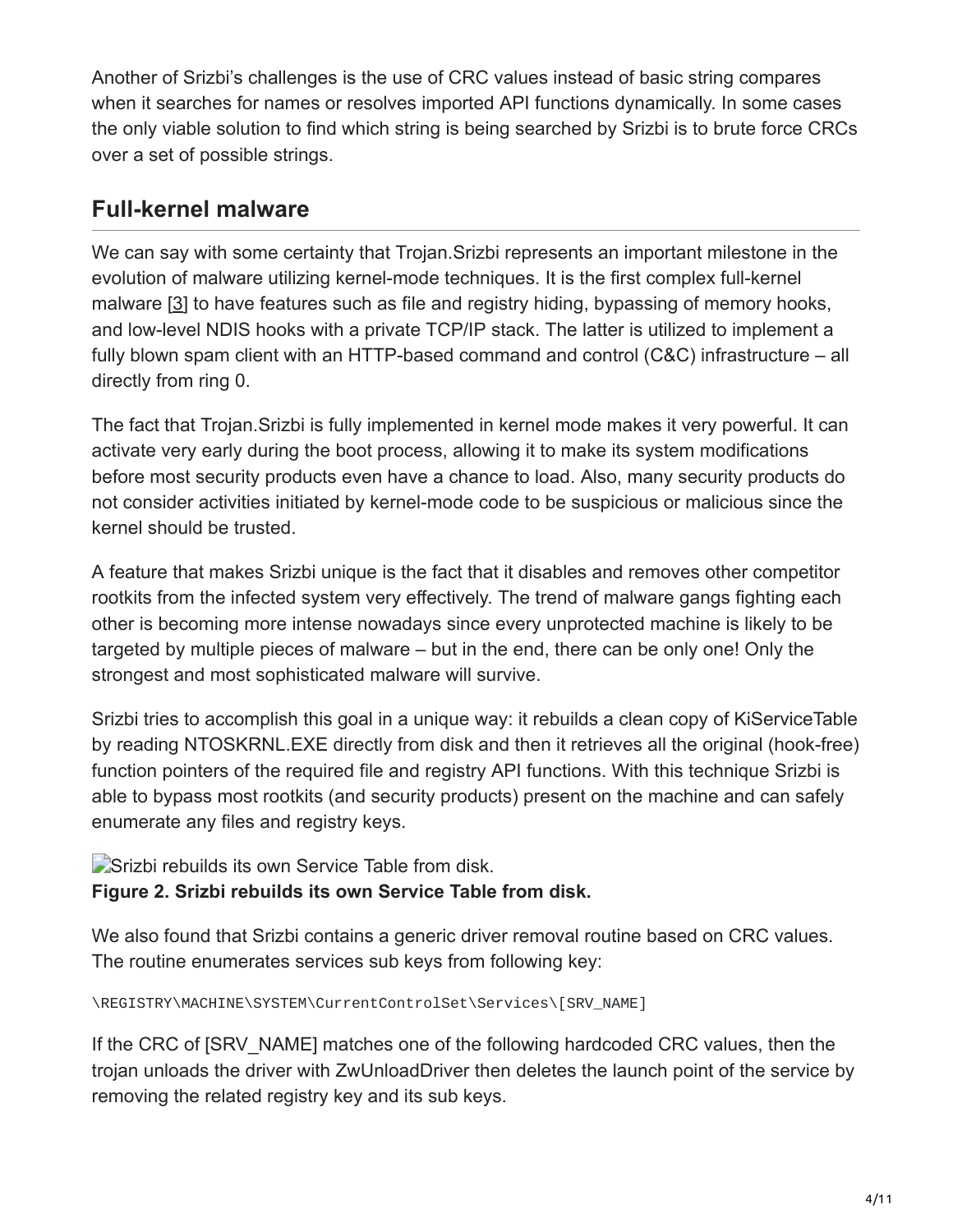| <b>CRC value</b> | Service name |
|------------------|--------------|
| 0xe0e5a117       | runtime      |
| 0x4c4f27cc       | runtime?     |
| 0xbf36b345       | xpdx         |
| 0x949b30b3 lzx32 |              |

#### **Table 1. CRC values and service names targeted by Srizbi's driver removal routine.**

The services in **Table 1** are quite (in)famous within the AV industry, since they are used by two of today's most common rootkit malware families: Backdoor.Rustock.B (lzx32, xpdx) and Trojan.Pandex (runtime, runtime2). Srizbi also contains the text strings of some other malware, 'wincom32.sys' and 'ntio256.sys', however they are not referenced and never used in the actual code. More evidence of the ongoing war between the Srizbi gang and other malware authors was reported by researchers at Arbor Networks [4], who noticed StormWorm bots running DDoS attacks against Srizbi domains.

# **NDIS hijacking**

From a technical point of view the most interesting part of Trojan.Srizbi is its network layer implementation. Its sole purpose is to bypass personal firewalls and other security products that monitor incoming and outgoing network packets. The implication is that the infected machine will be able to communicate with the command and control server and send thousands of spam emails even if the firewall is set to the 'block-all-traffic' mode.

*Windows* networking architecture is divided into different layers where the ones most commonly used by today's firewalls are TDI and NDIS. The NDIS layer abstracts the network hardware from network drivers and is the lowest layer available for third-party network drivers. This makes it the obvious choice for modern firewalls since the lower they operate the harder it is to bypass them.

Usually NDIS hooking firewalls install their triggers to the following locations:

- NDIS library functions
- NDIS\_PROTOCOL\_BLOCK structure handler function pointers
- NDIS OPEN BLOCK structure handler function pointers

The actual triggers controlling inbound and outbound traffic are implemented by replacing several function pointers from inside the two internal NDIS structures that the NDIS layer uses for sending packets to and receiving packets from the driver controlling the hardware. The following are some commonly hooked handler functions: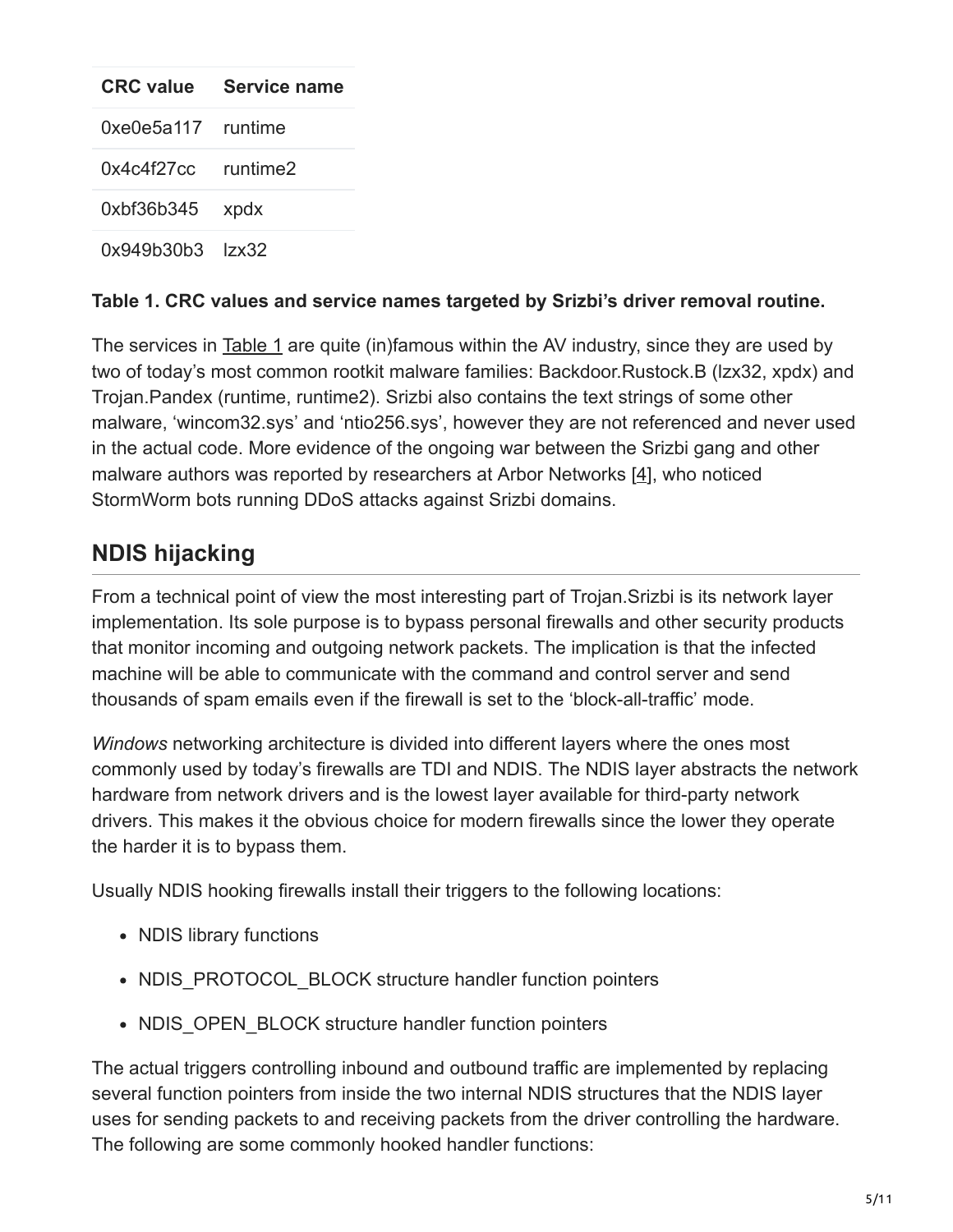- NDIS OPEN BLOCK->SendHandler
- NDIS OPEN BLOCK->SendPacketsHandler
- NDIS OPEN BLOCK->ReceiveHandler
- NDIS OPEN BLOCK->ReceivePacketHandler

The firewall driver normally installs inline hooks into four functions exported by ndis.sys that allow it to hook the required NDIS handler functions for any newly registered protocol driver. Otherwise the new protocol driver would be able to send and receive traffic without the firewall seeing it. The hooked functions are:

- NdisRegisterProtocol
- NdisDeregisterProtocol
- NdisOpenAdapter
- NdisCloseAdapter

Now that we have had a brief introduction to how modern firewalls are able to filter the traffic, let's continue by looking at what makes it possible for Trojan.Srizbi to bypass them completely.

First, Trojan.Srizbi finds a network adapter that it can use to communicate with the Internet. It does this by finding a suitable interface from the TCP/IP driver's registry settings. It calls an undocumented LookupRoute function exported by tcpip.sys which will give it the IP address of the default gateway. Then it enumerates all sub keys under the key:

\REGISTRY\MACHINE\SYSTEM\CurrentControlSet\Services\Tcpip\Parameters\Interfaces

It uses the default gateway address to find the matching interface, or if there are no matches it will take the one that has proper IP settings defined. Next, it enumerates all sub keys under the key:

\REGISTRY\MACHINE\SYSTEM\CurrentControlSet\Services\Tcpip\Parameters\Adapters

Finally, it selects the adapter whose IpConfig value matches the previously found interface.

Trojan.Srizbi gets access to the NDIS structures by installing a dummy protocol temporarily. It first registers a new protocol with a random name by calling NdisRegisterProtocol. Then it binds the protocol to the previously selected adapter by calling NdisOpenAdapter. As a result, the temporary protocol's NDIS\_OPEN\_BLOCK handler functions will be set up by the underlying system.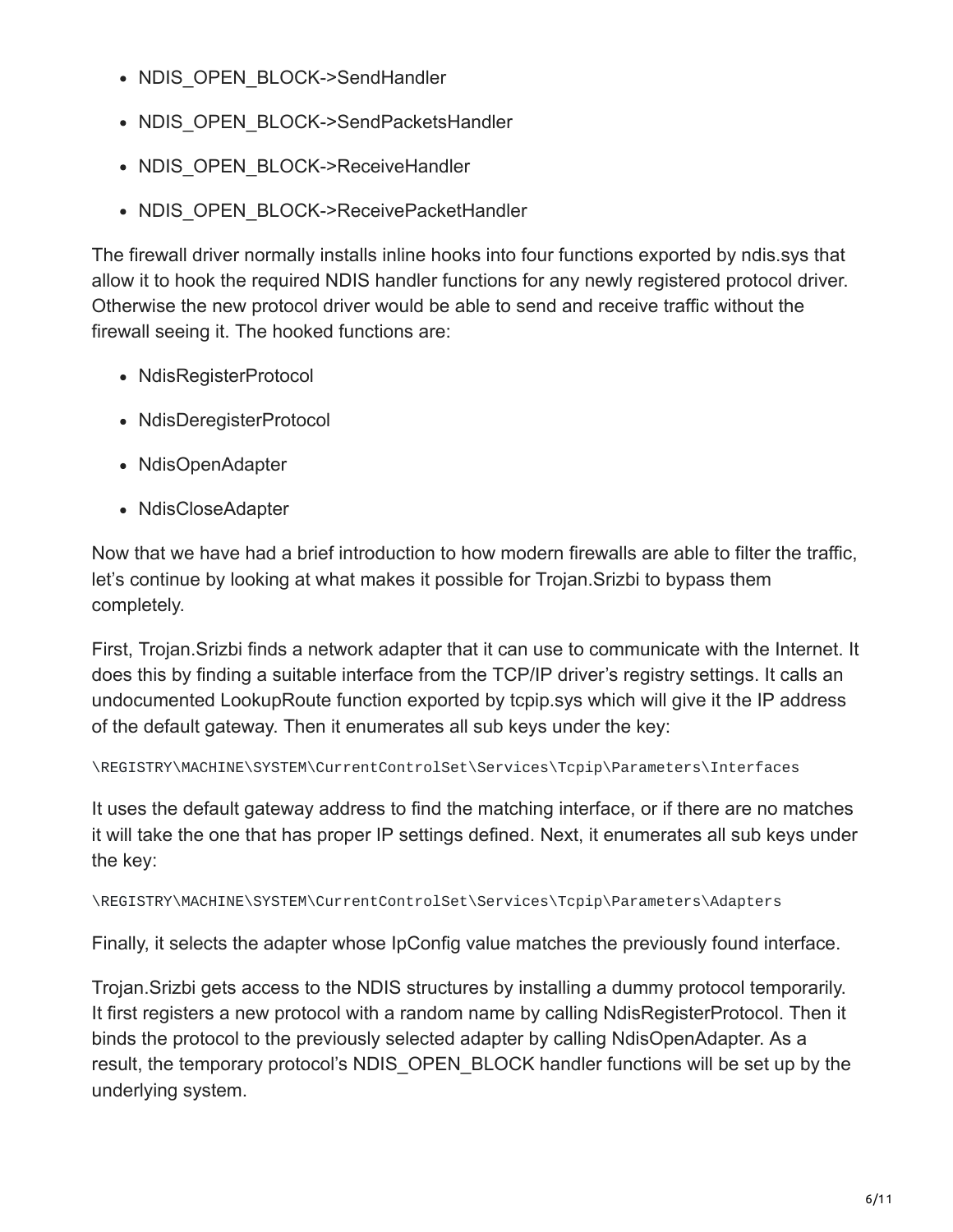As we have already mentioned these two functions are commonly hooked by the firewall. Trojan.Srizbi solves this problem by using its private and hook-free version of ndis.sys. During initialization it loads the ndis.sys file into memory, resolves its imports and finally relocates the new module into the base address of the original ndis.sys module. This means that the private module will still be using e.g. the same global variables as the original ndis.sys module.

The following is the disassembly of the private and original NdisRegisterProtocol functions:

```
kd> u poi(Yol33!NdisRegisterProtocol)
816b917d 8bff mov edi,edi
816b917f 55 push ebp
816b9180 8bec mov ebp,esp
816b9182 51 push ecx
816b9183 53 push ebx
816b9184 56 push esi
816b9185 57 push edi
816b9186 b938d16ff9 mov ecx,offset NDIS!ndisPkgs+0x20 (f96fd138)
kd> u ndis!NdisRegisterProtocol
NDIS!NdisRegisterProtocol:
f96ff17d e9b2d75200 jmp fwdrv+0x934 (f9c2c934)
f96ff182 51 push ecx
f96ff183 53 push ebx
f96ff184 56 push esi
f96ff185 57 push edi
f96ff186 b938d16ff9 mov ecx,offset NDIS!ndisPkgs+0x20 (f96fd138)
```
With the help of the dummy protocol the driver now has a handle to the registered protocol that is bound to the underlying adapter. The handle is returned by NdisRegisterProtocol's second argument called NdisProtocolHandle, which is defined as PNDIS HANDLE. This is actually a pointer to the dummy protocol's NDIS\_PROTOCOL\_BLOCK. By using the information stored in this structure the malware is able to find the adapter's NDIS MINIPORT BLOCK structure that is part of the lowest layers of NDIS. It then searches for other protocols that are bound to the same adapter, and takes the first one to match any of the following protocols:

- 1. TCPIP
- 2. PSCHED
- 3. TCPIP\_WANARP

The way this whole process works is illustrated in Figure 3.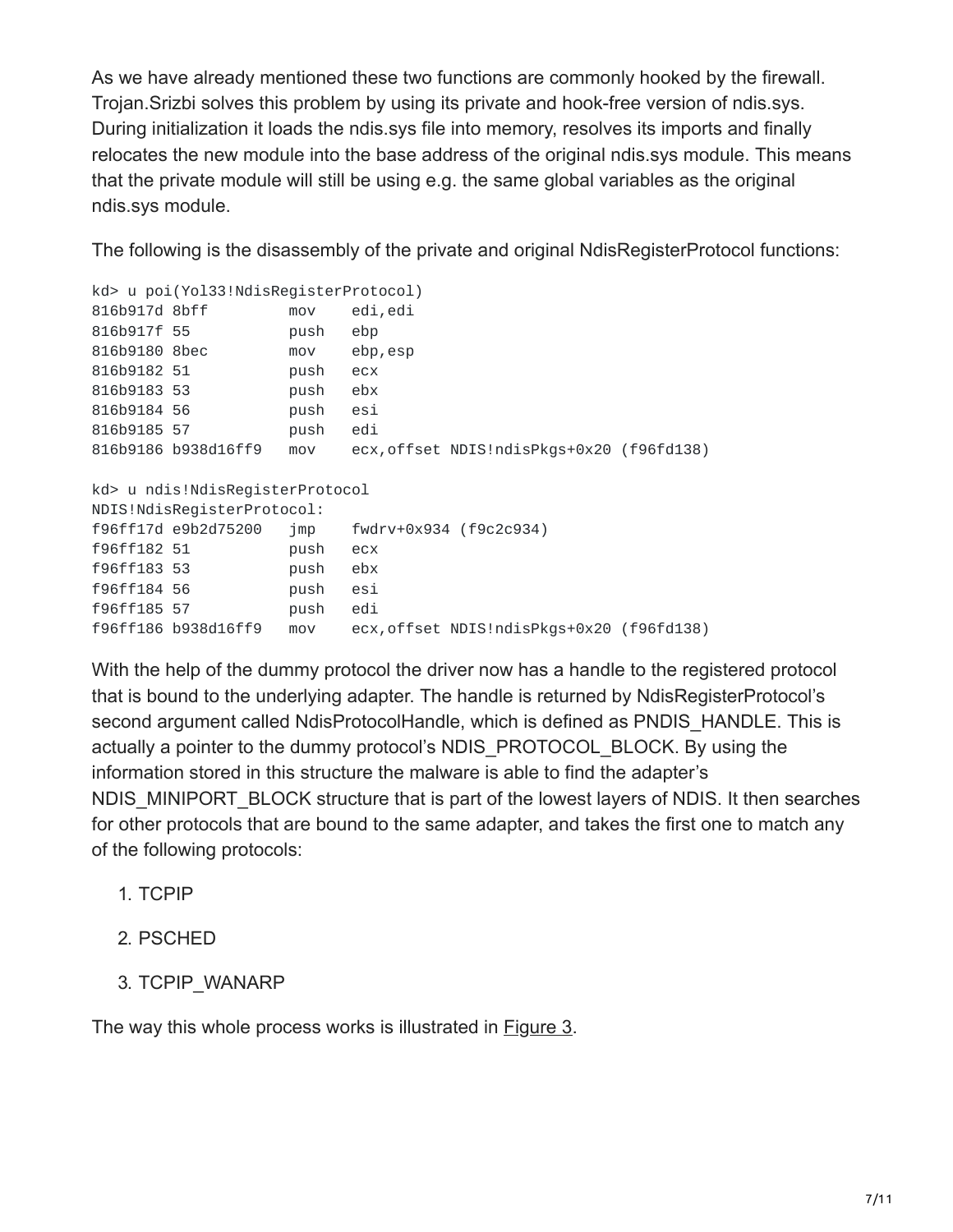

#### **Figure 3. Trojan.Srizbi uses the 'dummy protocol' approach to find the NDIS structures that it hooks.**

Now that the driver has access to the NDIS structures of an existing protocol it will replace a bunch of handler functions with its own. In addition, it fetches the addresses of certain handler functions that it will use itself. After it has finished it will just uninstall the dummy protocol.

Trojan.Srizbi uses its NDIS hooks and the original handler functions together with its own TCP/IP stack to send and receive packets.

To send packets it uses the following handler function:

NDIS\_MINIPORT\_BLOCK->SendPacketsHandler

To get a notification after the send operation has completed it uses the following hook:

NDIS\_OPEN\_BLOCK->SendCompleteHandler

To receive packets it uses the following hooks:

- NDIS OPEN BLOCK->ReceiveHandler
- NDIS OPEN BLOCK->ReceivePacketHandler

Since the malware is using its own TCP/IP stack it has somehow to identify which of the received packets should be passed to its private stack instead of the stack used by the system. One solution to this problem would be to use its own IP and MAC addresses since their combination should be unique on most physical machines [5].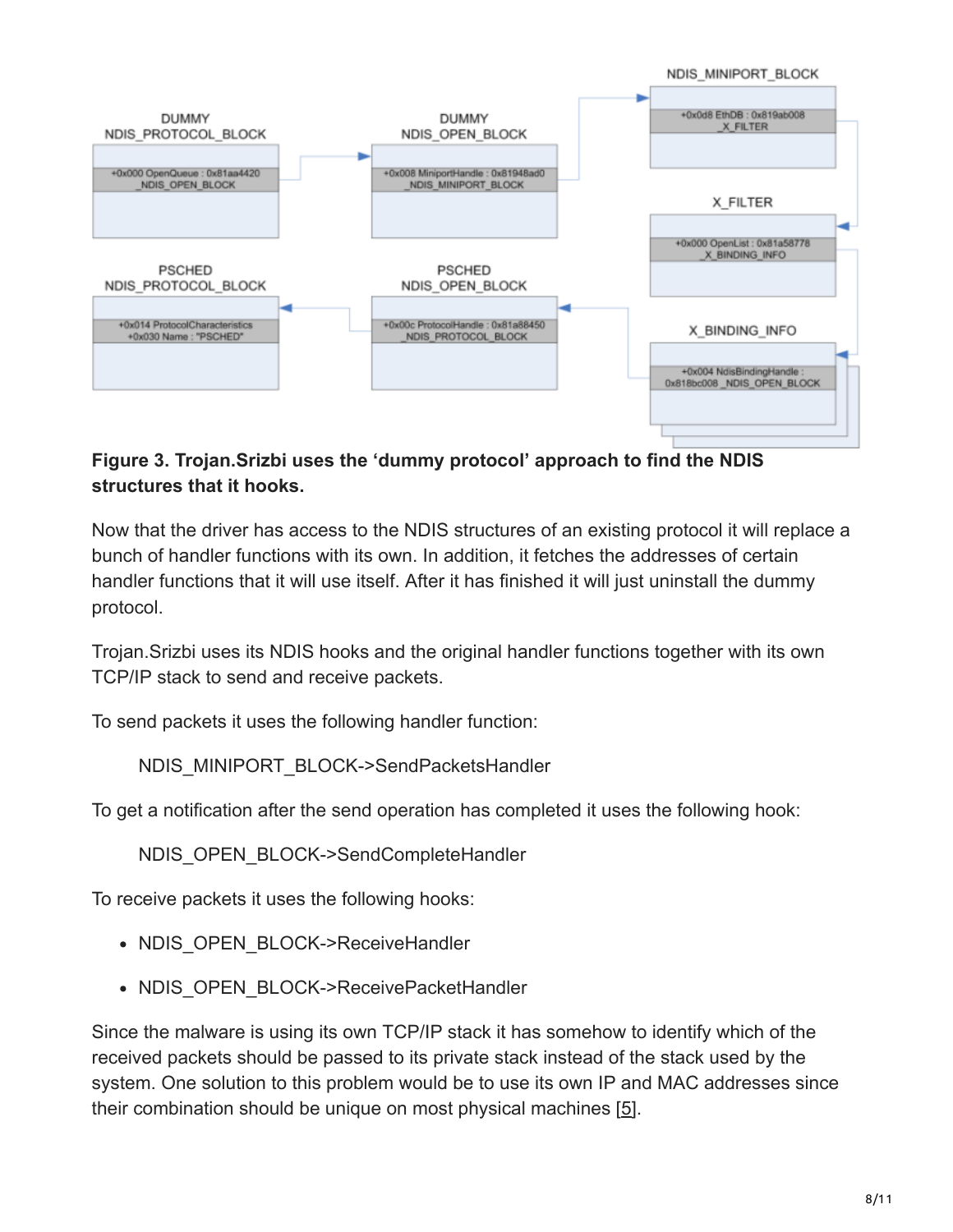However, Trojan.Srizbi uses a different approach. When it sends packets it always uses a source port that is higher than 32,000. For every packet received it checks whether it is a TCP packet, whether its destination IP equals the client's address, and whether the destination port is larger than 32,000. If all of these are true then it forwards the packet to its private stack. To make sure that no other application (using ephemeral ports) sends packets using its reserved source port range it sets the MaxUserPort registry value to 31,999, which is defined under the following key:

\REGISTRY\MACHINE\SYSTEM\CurrentControlSet\Services\Tcpip\Parameters

### **Stealth spam**

Srizbi (like Rustock) is a spam bot. A sophisticated, stealthy and powerful spam machine. Once the trojan takes over NDIS networking, it contacts C&C servers on TCP port 4099 and retrieves spam instructions and configurations. The spam backdoor has a large set of commands that allow the botmaster to define a lot of parameters. A deep analysis of the C&C protocol is beyond the scope of this document, but we can briefly summarize how it works. Each spam session starts with the download of a ZIP package containing the files shown in Table 2.

| <b>File</b> | <b>Content</b>                                                                                                  |
|-------------|-----------------------------------------------------------------------------------------------------------------|
| config      | Configuration file with all spam parameters (e.g. task_owner, max_mails,<br>max sim conn, pipeline, subj, etc.) |
| message     | Text/HTML body of the spam message                                                                              |
| mlist       | List of recipients                                                                                              |
| 000 data22  | List of mail domains                                                                                            |
|             | 001 ncommall List of names/surnames                                                                             |
|             | 002 senderna List of names/surnames                                                                             |
|             | 003 sendersu List of names/surnames                                                                             |
| mxdata      | MX records of the domains                                                                                       |

#### **Table 2. Configuration files included in the package provided by the Srizbi C&C server.**

Srizbi also has an advanced feature that allows the trojan eventually to bypass some badly configured honeypot machines. The trojan does not trust the locally configured DNS server of the infected machine and instead receives all the necessary DNS information as part of the ZIP package. For example, if Srizbi needs to resolve the 'smtp.acme.org' server to send spam, it will receive in the package the necessary MX record info for the 'acme.org' domain. Any honeypot that simply blocks/redirects DNS resolutions to prevent threats from spamming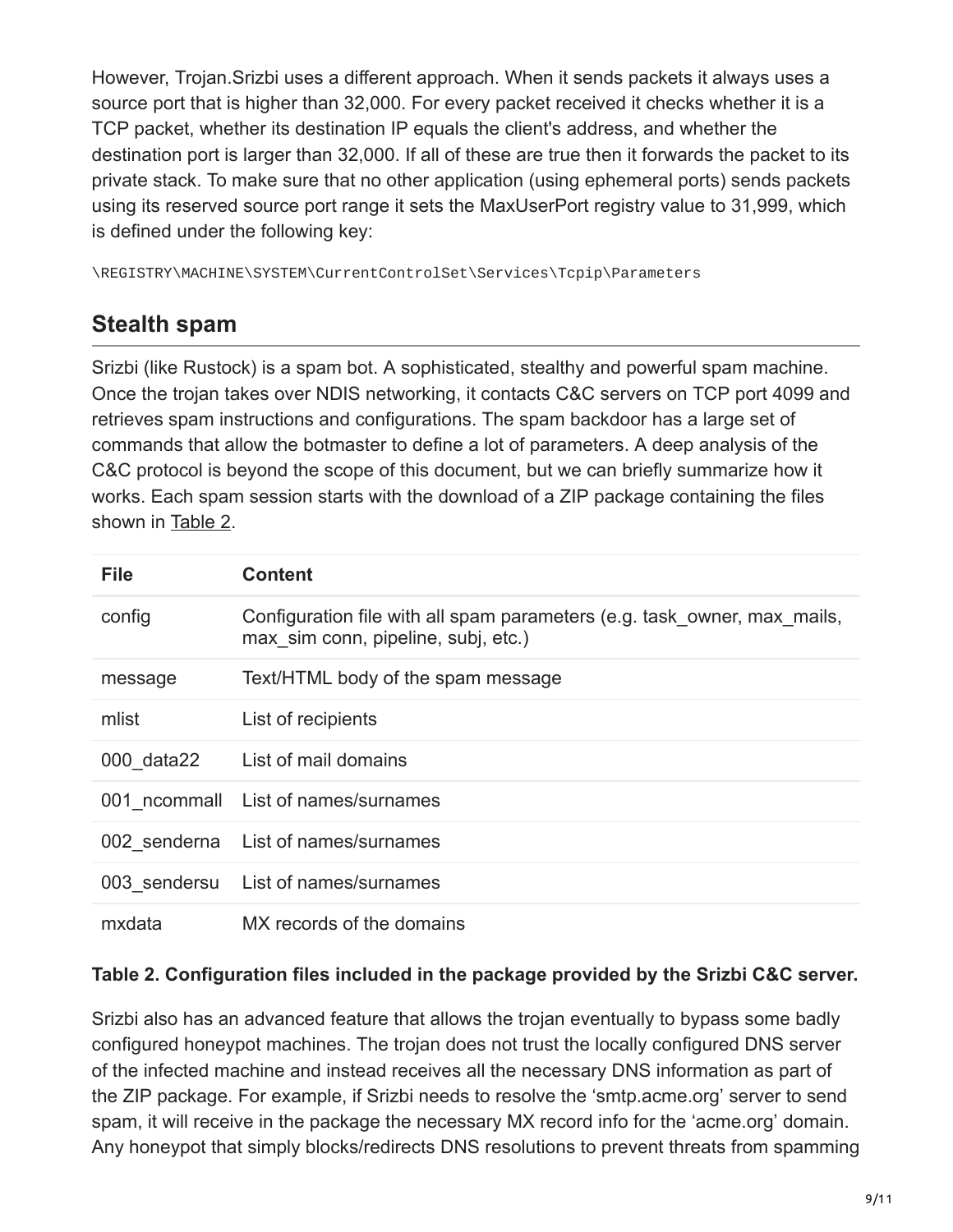will be bypassed by Srizbi because it has a kind of private DNS server over the C&C channel. Srizbi can send image spam in HTML format using English and also Cyrillic Unicode character sets.

## **Conclusion**

Despite all the advanced features implemented for spam and networking, the major weakness of Srizbi is its hiding technique. The rootkit attempts to hide itself by placing the following kernel hooks:

- Inline hook: NtOpenKey, NtEnumerateKey
- \FileSystem\Ntfs driver: IRP\_MJ\_CREATE, IRP\_MJ\_DIRECTORY\_CONTROL;

These hooks effectively hide the malware's driver file and registry keys, but currently they can easily be detected by common rootkit detectors and can effectively be bypassed to remove the threat from the infected system.

### **Bibliography**

[1] Kasslin, K. Kernel malware: the attack from within. 2006. http://www.f[secure.com/weblog/archives/kasslin\\_AVAR2006\\_KernelMalware\\_paper.pdf](http://www.f-secure.com/weblog/archives/kasslin_AVAR2006_KernelMalware_paper.pdf).

[2] Symantec. MPack – The Movie.

[http://www.symantec.com/enterprise/security\\_response/weblog/2007/06/mpack\\_the\\_movie.h](https://www.symantec.com/enterprise/security_response/weblog/2007/06/mpack_the_movie.html) tml.

[3] Malicious code that executes all its code in ring 0. After it is installed into the system by a dropper component (user-mode code or kernel-mode exploit) it will be able to operate by itself.

[4] McPherson, D. When spambots attack – each other! [http://asert.arbornetworks.com/2007/07/when-spambots-attack-each-other/.](http://asert.arbornetworks.com/2007/07/when-spambots-attack-each-other/)

[5] Hoglund, G.; Butler, J. Rootkits: subverting the Windows kernel. 2005. Upper Saddle River, NJ. Addison-Wesley Professional. 324 pages. ISBN 0-321-29431-9.

### **Latest articles:**

### **[Cryptojacking on the fly: TeamTNT using NVIDIA drivers to mine](https://www.virusbulletin.com/virusbulletin/2022/04/cryptojacking-fly-teamtnt-using-nvidia-drivers-mine-cryptocurrency/) cryptocurrency**

TeamTNT is known for attacking insecure and vulnerable Kubernetes deployments in order to infiltrate organizations' dedicated environments and transform them into attack launchpads. In this article Aditya Sood presents a new module introduced by…